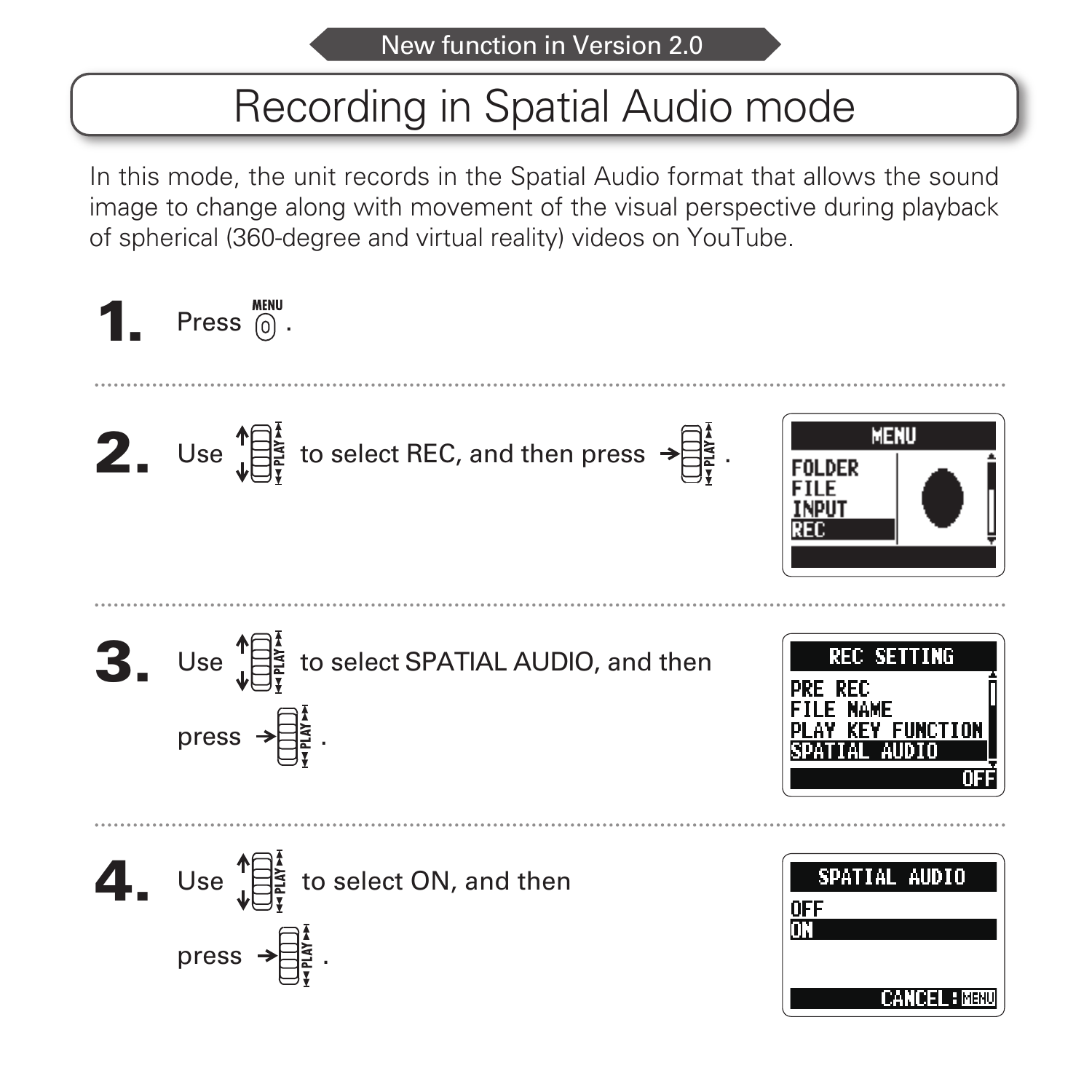### Spatial Audio mode

In this mode, the H2n records in a format that is compatible with YouTube spherical video playback. The only selectable recording formats are 44.1 or 48 kHz and 16 or 24-bit WAV formats. Four channels of audio will be recorded as a single multichannel WAV file.

Channel 0 : Omnidirectional sphere

Channel 1 : Left-Right dipole

Channel 2 : Up-Down dipole (The H2n cannot generate this signal, so it records silence on this channel.) Channel 3 : Front-Back dipole

The recorded data is saved on the SD card inside FOLDER 01-10 subfolders in the SPATIAL AUDIO folder.

| €00:00:00      |  |
|----------------|--|
| SPATIAL AUDIO  |  |
|                |  |
|                |  |
|                |  |
| $-IB$<br>-12   |  |
| ด1:28:1<br>ΙSΙ |  |

The recording level for each channel is shown on the Home Screen.

During recording and playback, an ordinary MS stereo signal is output from the H2n [PHONE/LINE] output jack.

When in SPATIAL AUDIO mode, the recording mode selection dial on the top of the unit is disabled.

As in 4ch surround mode, the MS mic side is the front.

By using video editing software to insert the recorded audio file into a video and prepare it in a format that is compatible with YouTube, you can enable people to hear spatial sound when watching spherical video.

#### **Notes**

- Video editing software that is capable of writing multichannel audio is necessary.
- For details about uploading and supported formats, for example, please refer to the YouTube Help.
- Playback as spatial sound requires an Android device running version 4.2 or later and use of the YouTube Android app.
- YouTube and Android are a registered trademark of Google, Inc.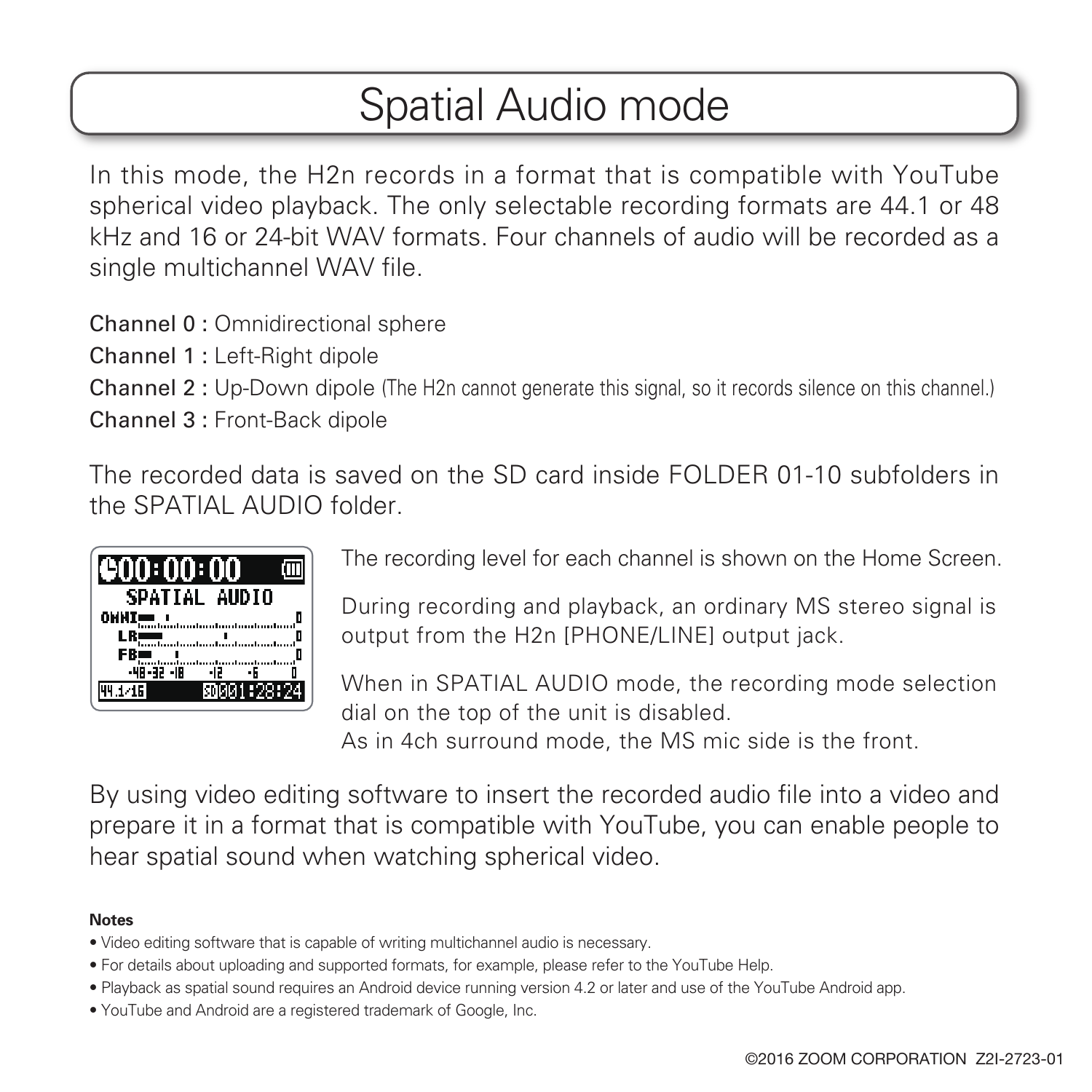# Using as an audio interface with multichannel input

The  $H2n$  can be used as an audio interface with 4-channel input to input 4 channels of signals to a computer.